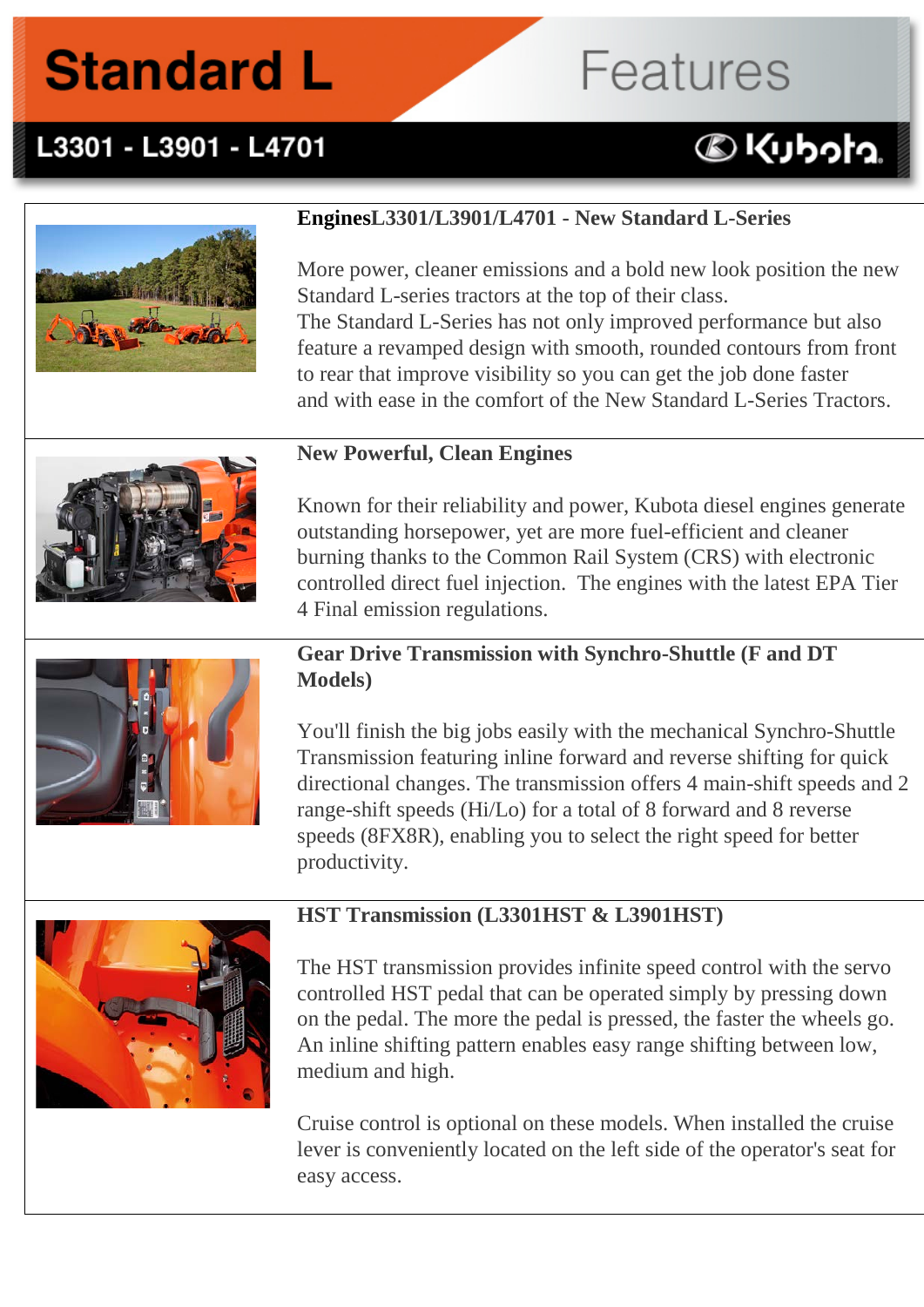# **Features**

# L3301 - L3901 - L4701

# **DKUbota**







# **Conveniently Located PTO Lever (L3301 & L3901 Models)**

The PTO lever is located to the right side of the operator's seat (L3301 & L3901 HST models), or to the right side of the foot platform center cover (L3301 & L3901 gear models).

*\*L3301F Model Pictured*

### **Electric over Hydraulic PTO Switch (L4701 Models)**

Our PTO switch makes PTO operation easier than ever. The switch is conveniently located on the right side of the operator seat. Just a push and turn starts the PTO, and a single push stops it.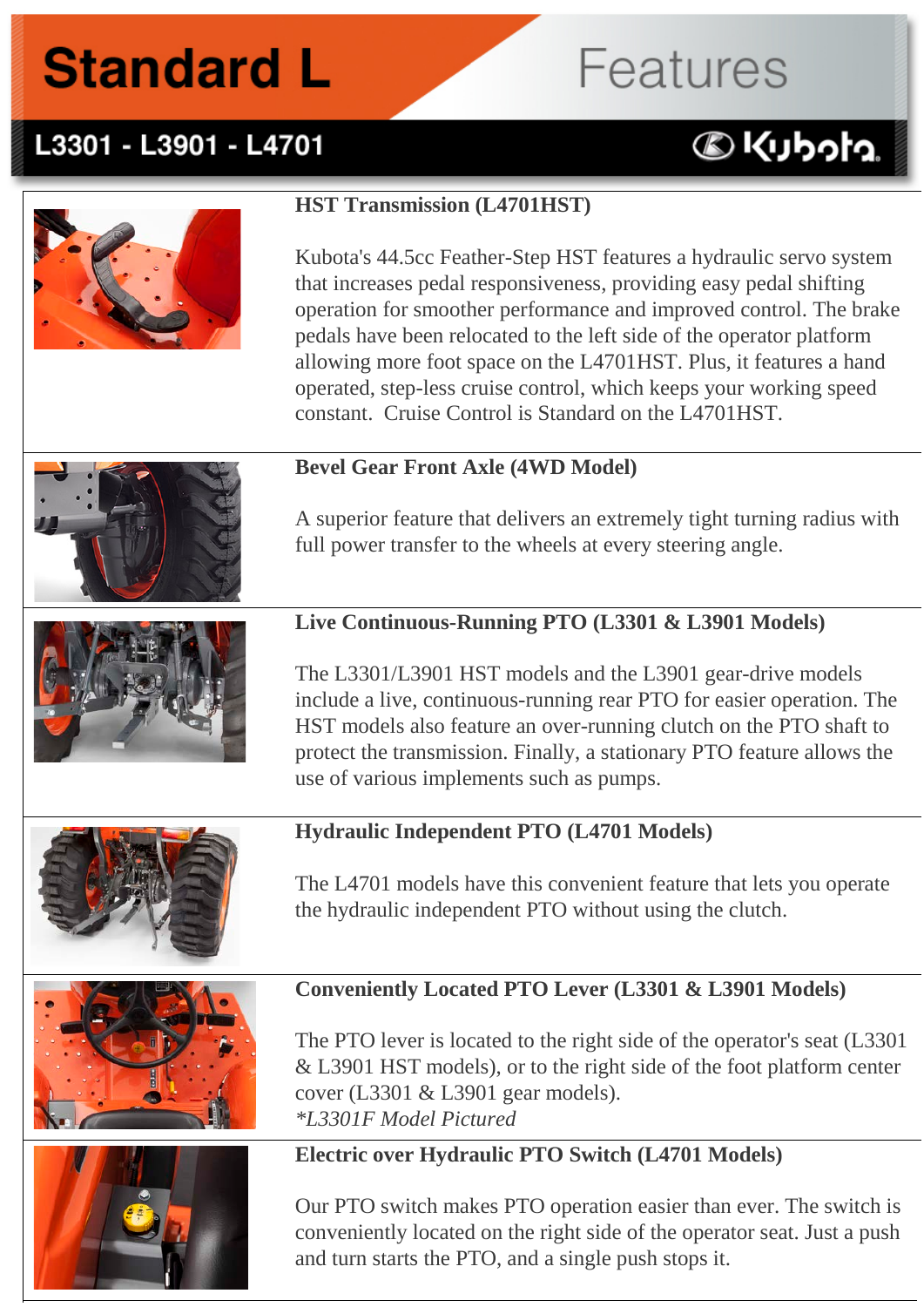# **Features**

# L3301 - L3901 - L4701

# **BKUbota**



# **3-Point Hitch**

The large capacity hydraulic pump and cylinder provide powerful lifting capacity, allowing you to use a wider range of implements. Telescoping Stabilizers are option on the L3301 & L3901 models and standard equipment on the L4701 models. *\*L4701 model pictured*



### **Choice of Tires**

Tires designed for specific jobs allow the Standard L-Series tractors to perform even better. Select from Ag, Industrial, and Turf tire options.



### **Large Capacity Fuel Tank**

The L3301 and L3901 models feature an ample 11.1 gallon fuel tank. The L4701 models feature a 13.5 gallon fuel tank. Operate longer between fill ups with the large capacity fuel tank on the Standard L-Series.



### **Cup holder**

Convenient cup holder to store beverages.



### **Tool Box**

A large tool box is located right behind the operator's seat for easy access. Models with the backhoe will have the tool box above the left fender, next to the operator's seat.

### **New Dash Panel**

The dash panel features large gauges and a digital LCD panel that provides vital information including engine error codes. Parking Brake and Diesel Particulate Filter (DPF) indicators have been added to the dash panel.